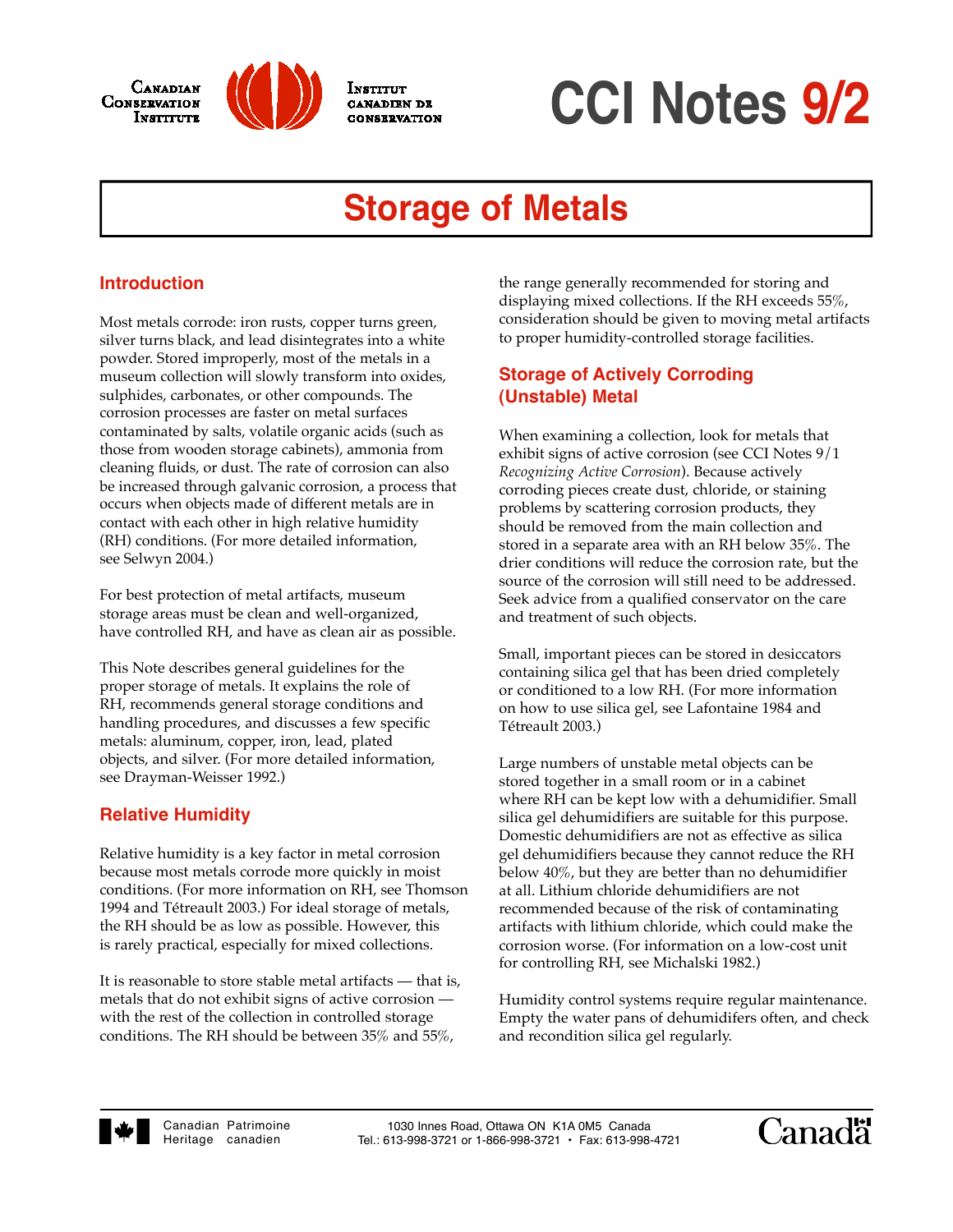# **Organizing Storage**

Although not necessary, it can be useful to store artifacts composed of similar metals together. This makes examination and retrieval easy and systematic. If objects such as silver trophies, medals, coins, tools, etc. are stored in groups, shelving systems and storage containers can be standardized to some extent. However, the final decision on organizing storage depends on the collection and should be made by curatorial staff.

Whether storing metal artifacts in a separate room or with the main collection, select an area situated away from windows, doors, vents, and heating units. If windows cannot be avoided, ensure that they are tightly sealed to prevent leaks and condensation.

The storage area should have sufficient air circulation to maintain an even temperature and humidity and to prevent build-up of corrosive gases, such as volatile acidic or alkaline vapours. It is almost impossible to eliminate volatile substances from a museum collection. However, local high concentrations that will damage metal can be prevented if the room is adequately ventilated. Fans in the storage area will help to maintain airflow.

## **Storage of Stable Metals**

Dust that settles on metal retains moisture. In urban areas, dust may contain pollutants, such as sulphur compounds, that tarnish silver. Any chlorides absorbed in the dust on metal objects will accelerate the corrosion of the metal. Storage areas should, therefore, be kept clean and dust-free. Seal concrete walls and floors to reduce dust levels.

Using chemically stable materials (e.g. shelving, cupboards, padding, wrapping) in storage areas will help to prevent problems because these materials last longer than unstable materials and will not damage the collection. Although expensive, metal storage cabinets and shelves with powder coatings are ideal. Other safe materials include polyethylene or clear food-grade polystyrene boxes, and acid-free unbuffered papers. Avoid wood and wood-pulp products because they release sulphur compounds and organic acid vapours (acetic and formic acid). Also avoid oil-based and alkyd paints because they release volatile materials for long periods. Rooms that have been freshly painted with oil or alkyd paints should be aired for at least four months before metals are stored in them. (For more information on coatings and on storage and display materials, see Miles 1986; Padfield 1982; Tétreault 1994, 1999.) If there is doubt regarding

the suitability of a material, contact Client Services at CCI for advice.

Ideally, metal objects should be stored in closed systems, such as cabinets with well-sealed doors or drawers. Closed systems will protect metals from dust, pollutants, and, to a degree, changes in RH. Dry silica gel can be placed in the drawers to maintain a low RH; the silica gel should be checked and reconditioned regularly. One hazard associated with closed storage is the tendency for volatile materials to build up slowly over time. To prevent this problem, choose storage systems made of inert materials, such as metal.

If open shelving is to be used for storing metals, the objects must be protected from dust and pollutants. Wrap artifacts in acid-free unbuffered paper or place them in acid-free boxes or in polyethylene bags. (For more information on constructing boxes, see CCI Notes 11/1 *Protective Enclosures for Books and Paper Artifacts*.) As a further precaution, polyethylene or washed cotton dust covers can be draped over shelving units.

Never place metal objects directly on a storage shelf or drawer. Line shelves and drawers with closed-cell polyethylene foam such as Ethafoam, PolyPlank, Volara, Plastazote, or Nalgene. The foam lining also helps to protect the objects from shock or abrasion. Avoid urethane foams because they degrade easily.

Arrange each metal artifact on a shelf or in a drawer so that its weight is evenly supported and so that it can be retrieved without damaging neighbouring artifacts. For metals housed in drawers, place wads of acid-free unbuffered paper or strips of polyethylene foam between the individual objects to keep artifacts from moving when drawers are opened or closed. Alternatively, individual supports for metal artifacts can be carved from thick polyethylene foam (see CCI Schlichting 1994). Metal objects can also be stored in clear plastic food-grade polystyrene boxes, polyolefin freezer containers (e.g. Tupperware), or polyethylene bags. Boxes and bags may need to be perforated to prevent the build-up of condensation on the inside in the event that the storage area is not well controlled for fluctuations in RH. Polyethylene bags can be punctured several times with a small sharp awl or punch although this will leave rough plastic projections on the inside of the bag that could catch on the artifact. Alternatively, the bag can be slit along the side with very small diagonal cuts. All holes must be small enough to prevent the artifact from falling out of the bag. Soft polyolefin boxes can be drilled through the sides (beneath the handles). Avoid Saran Wrap because it contains poly(vinylidene chloride). This slowly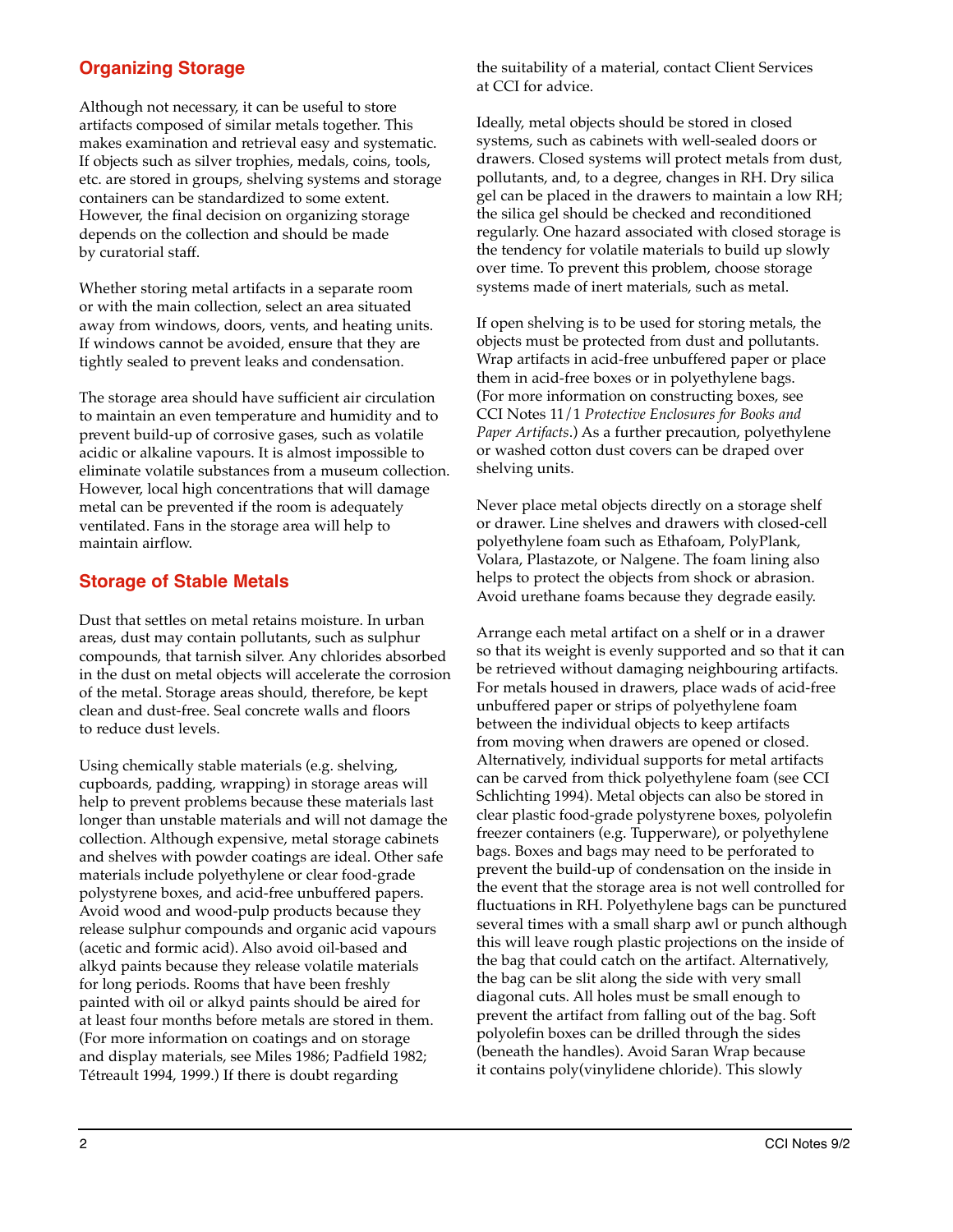degrades to form hydrogen chloride (HCl) gas, which can damage metals. (For an excellent source of ideas and practical solutions to storage problems, see Rose and de Torres 1992.)

# **Handling**

When removing metals from storage, ensure that they are supported well. Transport fragile pieces in padded trays, boxes, or the artifact's own storage support.

Wear well-fitting plastic or clean cotton gloves when handling metals. (Cotton gloves absorb sweat and accumulate salts during use, so be sure to clean them regularly.) Highly polished metals, such as silver and copper, are particularly sensitive to the oils and salts in skin. Avoid handling silver with latex rubber gloves because the sulphur compounds from the rubber may tarnish the silver over the long term. Also, many pure metals and some alloys are soft and are therefore easily scratched or dented.

# **Storage and Care of Specific Metals**

#### **Aluminum**

Aluminum resists corrosion because of the protective oxide layer that forms rapidly when aluminum is exposed to air. Normally, if the oxide layer is damaged by an abrasive action like scratching, it re-forms rapidly. Chloride ions prevent the oxide from re-forming and so cause pitting of the aluminum surface. Following the guidelines in this Note will help to prevent the accumulation of surface contaminants that lead to this problem.

#### **Copper**

Copper alloys are susceptible to corrosion by ammonia, acids, strong alkalis, chlorides, and sulphide gases. It is best to store small copper artifacts in clear plastic boxes padded with acid-free unbuffered paper, or in boxes made from acid-free or neutral board. Larger artifacts can be wrapped in acid-free unbuffered paper, stored in carved Ethafoam supports, or placed on foam shelf-liners. (More information on brass and copper can be found in CCI Notes 9/3 *The Cleaning, Polishing, and Protective Waxing of Brass and Copper* and 9/4 *Basic Care of Coins and Medals*.)

Bronze disease is a form of active corrosion that affects archaeological copper alloys. It is characterized by the eruption of a light-green powder in spots over the surface. Objects displaying bronze disease should be stored separately to keep the corrosion products away from other artifacts. The RH of the storage environment for these objects should be below 35%.

#### **Iron**

All iron rusts when the RH is over about 65%. Uncontaminated iron is stable at 50% RH, but iron contaminated with salts continues to corrode. Actively corroding iron should be separated from the rest of the collection, and stored in conditions where the RH is below 35%. (For more information on caring for iron objects, see CCI Notes 9/6 *Care and Cleaning of Iron*.)

Many of the general storage methods discussed here are not practical for large iron artifacts. Their storage is often dictated more by the availability of space than by environmental considerations. However, maintaining a clean storage environment and providing adequate storage supports for these artifacts contribute to their long-term preservation. (Details on the storage of large iron artifacts are given in CCI Notes 15/2 *Care of Machinery Artifacts Displayed or Stored Outside*.)

#### **Lead**

Stable lead surfaces are generally dark grey, while actively corroding lead is usually covered with a loosely adherent white powder. Lead is particularly difficult to store safely because it is easily corroded by very small amounts of volatile organic acids, such as acetic or formic acid. These acids can act rapidly, destroying surface detail and weakening the object. Formaldehyde, a source of formic acid, is released from the adhesives used in certain plywoods and particle boards. (For more information, see Tétreault 2003.)

Inspect lead objects regularly for active corrosion because lead is particularly susceptible to damage in poorly ventilated areas. If an object is actively corroding, isolate it and store it at a low RH. At the same time, identify and, if possible, remove the corrosion source (often wood, paint, or adhesives) or provide better storage conditions.

To protect lead artifacts from harmful acids, wrap the objects with neutral and acid-free materials and store them in suitable containers. Envelopes made for the archival storage of coins are suitable for small lead objects or fragments. Polyethylene and food-grade polystyrene boxes are also safe for lead.

#### **Plated objects**

Collections often contain numerous plated objects such as steel cans plated with tin, copper-based objects plated with silver, chrome-plated automobile parts, or iron buckets galvanized with zinc.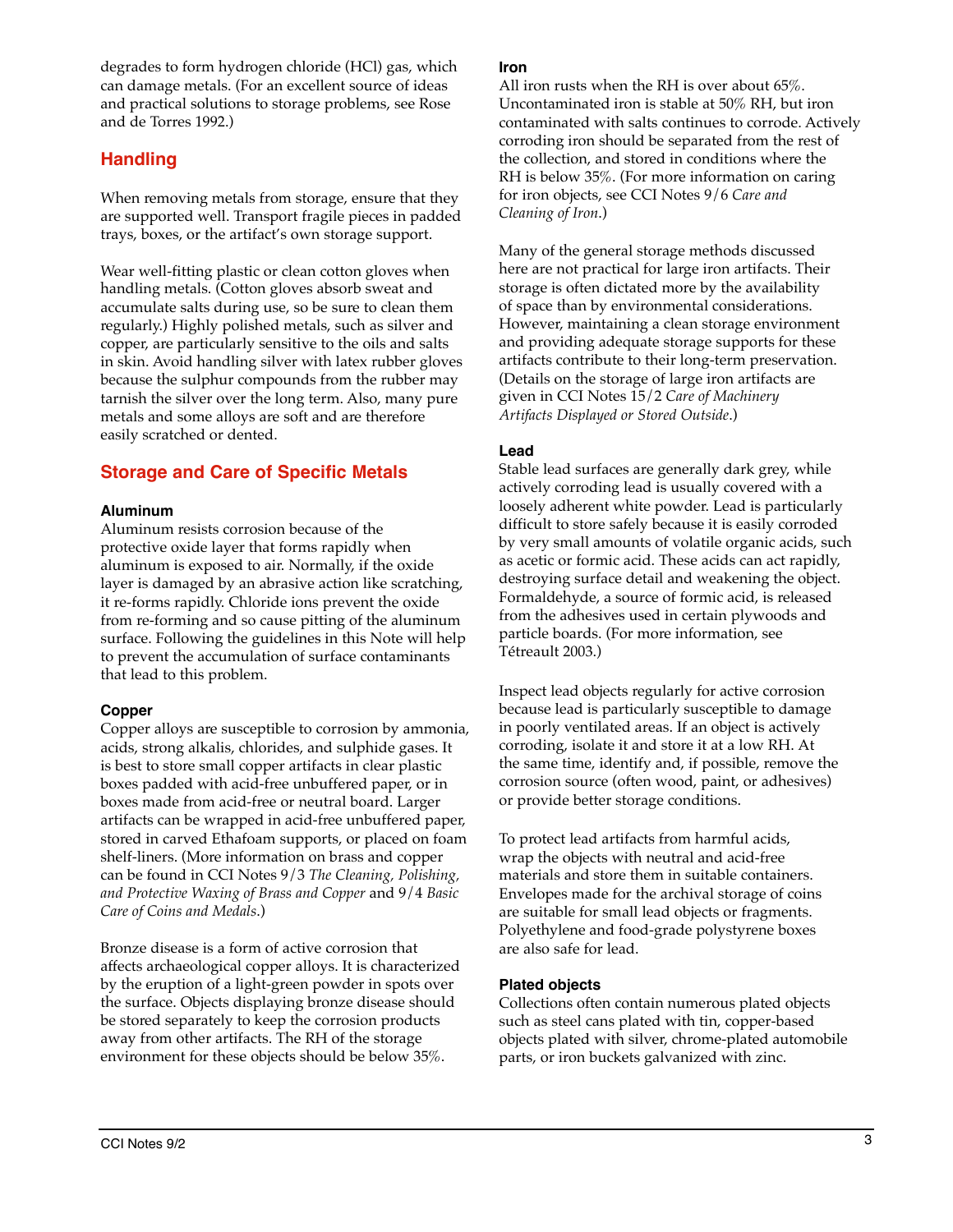These objects may be prone to galvanic corrosion because the two metals are in contact with each other. Such corrosion can be stimulated if there are salts, foods, or other organic residues in the cans or buckets, or if there is polish residue on a silver-plated object. If there is a concern about the stability of plated objects, keep them in as low RH as possible.

#### **Silver**

Tarnishing of silver is caused by sulphur-containing gases, such as hydrogen sulphide. In museums, these tarnishing gases may come from air pollutants, certain foods, sulphur-contaminated water, or materials commonly found in storage areas such as natural or synthetic rubber (in stoppers, O-rings, and latex gloves), certain paints, and some textiles (e.g. wool or felt). Because the source of tarnishing may be difficult to isolate or control, the use of closed and, if possible, sealed storage containers is recommended. (For more information on the storage of silver, see CCI Notes 9/7 *Silver — Care and Tarnish Removal*.)

## **Conclusion**

Proper storage conditions and good housekeeping are essential for the long-term preservation of metal artifacts. Environmental controls are important. No corrosion should occur on most stable metal objects in a mixed collection if the RH is maintained at or below 55% (although certain pollutants in the air will still cause silver to tarnish or lead to corrode). Serious damage can be minimized by inspecting the collection regularly and by removing any objects suspected of actively corroding. Isolate these objects and keep them at an RH below 35% until a conservator can be consulted.

Because many natural and synthetic products emit gases that can cause metal to corrode, use safe storage materials and proper air ventilation to minimize the build-up of these corrosive gases. Many metal objects are constructed of soft metals that are easily scratched or of brittle ones that are easily broken. Careful handling of and proper support for metals objects will also ensure their protection.

# **Suppliers**

*Note: The following information is provided only to assist the reader. Inclusion of a company in this list does not in any way imply endorsement by the Canadian Conservation Institute.*

*Cotton gloves:* conservation suppliers

*Metal shelves and cabinets with powder coatings:* shelving suppliers such as:

Montel 225 4th Avenue, P.O. Box 130 Montmagny QC G5V 3S5 Canada tel.: 877-935-0236 www.montel.com

#### or

Delta Designs Ltd. P.O. Box 1733 Topeka KS 66601 USA tel.: 785-234-2244 or 1-800-656-7426 www.deltadesignsltd.com

*Neutral, acid-free paper products (non-buffered or unbuffered):* conservation suppliers such as:

Carr McLean 461 Horner Avenue Toronto ON M8W 4X2 Canada tel.: 416-252-3371 or 1-800-268-2123 www.carrmclean.ca

or

Conservation Resources International Inc. 8000-H Forbes Place Springfield VA 22151 USA tel.: 703-321-7730 or 1-800-634-6932 www.conservationsources.com

*Plastic boxes (food-grade polystyrene):*  distributors of plastic supplies

*Polyethylene bags:* grocery stores, chemical suppliers

*Polyethylene foam (closed-cell) such as Ethafoam, PolyPlank, Volara, Plastazote, or Nalgene:* suppliers of packing materials

*Polyethylene sheeting:* hardware stores, building suppliers

*Silica gel:* laboratory equipment and chemical suppliers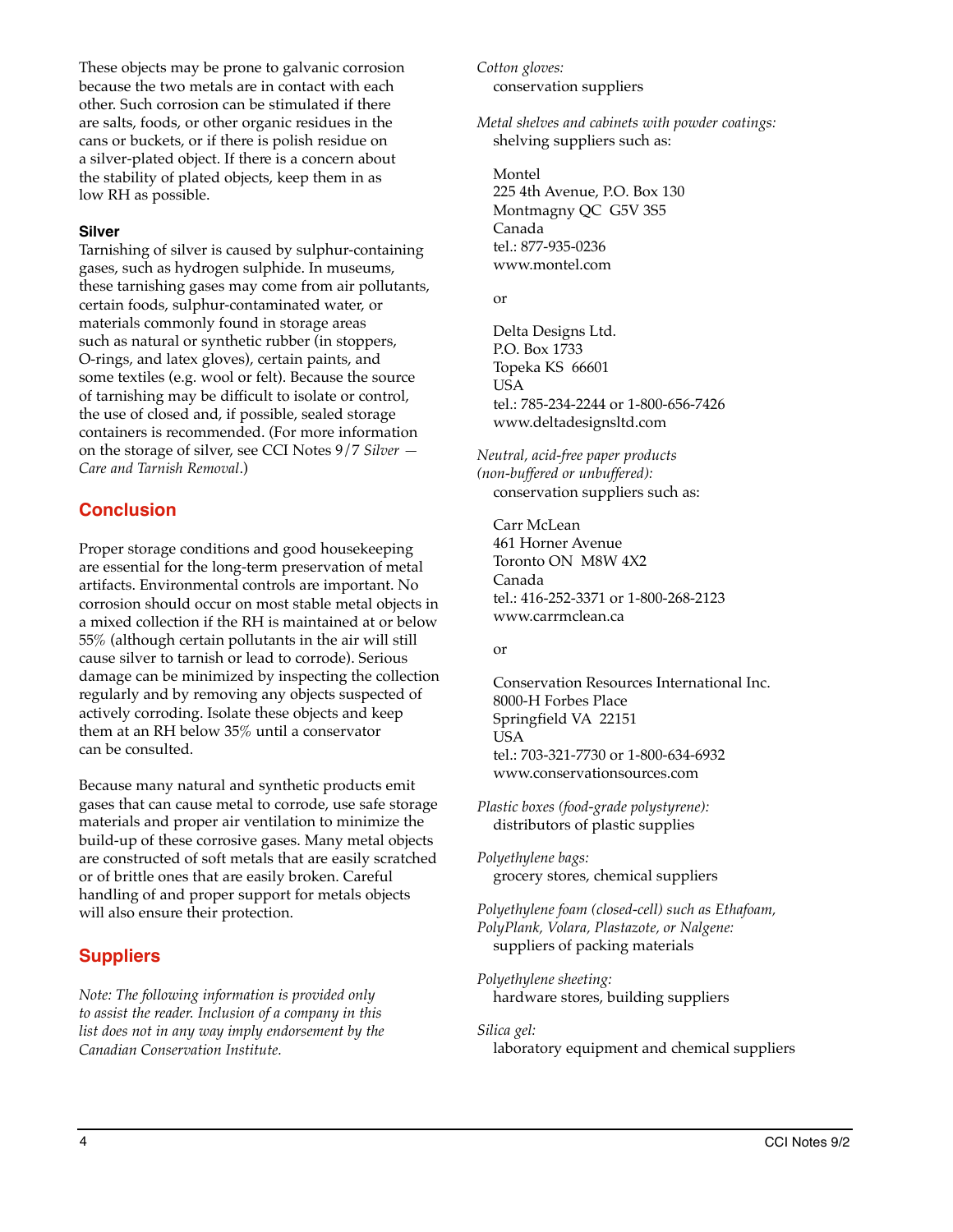# **Bibliography**

Drayman-Weisser, T. "Metal Objects." pp. 108–121 in *Caring for Your Collections* (edited by H. Whelchel). New York, NY: Harry N. Abrams, Inc., 1992.

Lafontaine, R.H. *Silica Gel*. Technical Bulletin No. 10. Ottawa, ON: Canadian Conservation Institute, 1984.

Michalski, S. "A Control Module for Relative Humidity in Display Cases." pp. 28–31 in *Science and Technology in the Service of Conservation* (edited by N.S. Brommelle and G. Thomson). London, UK: International Institute for Conservation of Historic and Artistic Works, 1982.

Miles, C.E. "Wood Coatings for Display and Storage Cases." *Studies in Conservation* 31, 2 (1986), pp. 114–124.

Padfield T., D. Erhardt, and W. Hopwood. "Trouble in Store." pp. 24–28 in *Science & Technology in the Service of Conservation*. IIC Preprints of the Contributions to the Washington Congress, 3–9 September 1982.

Rose, C.L., and A.R. de Torres (eds.). *Storage of Natural History Collections: Ideas and Practical Solutions*. Pittsburgh, PA: Society for the Preservation of Natural History Collections, 1992.

Schlichting, C. *Working with Polyethylene Foams and Fluted Plastic Sheet*. CCI Technical Bulletin No. 14. Ottawa, ON: Canadian Conservation Institute, 1994.

Selwyn, L. *Metals and Corrosion: A Handbook for the Conservation Professional*. Ottawa, ON: Canadian Conservation Institute, 2004.

Tétreault, J. "Display Materials: The Good, The Bad and The Ugly." pp. 79–87 in *Exhibitions and Conservation.* Edinburgh, UK: Scottish Society for Conservation and Restoration, 1994.

Tétreault, J. *Coatings for Display and Storage in Museums*. CCI Technical Bulletin No. 21. Ottawa, ON: Canadian Conservation Institute, 1999.

Tétreault, J. *Airborne Pollutants in Museums, Galleries, and Archives: Risk Assessment and Control Strategies.* Ottawa, ON: Canadian Conservation Institute, 2003.

Thomson, G. *The Museum Environment, 2nd edition*. Oxford, UK: Butterworth-Heinemann, 1994.